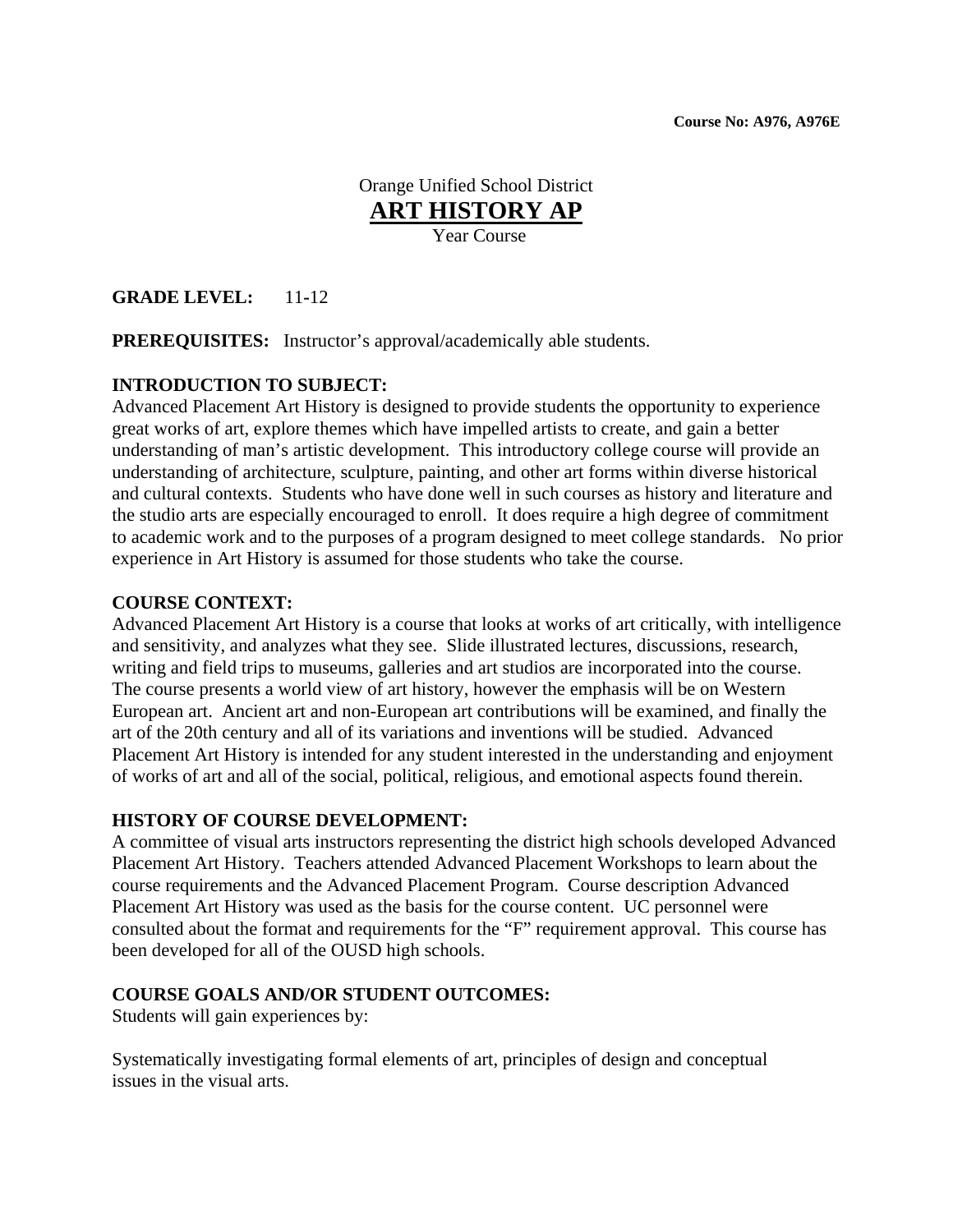Creating original works of art that involve students in informed and critical decision making.

Analyze the role and development of the visual arts as a vital force for past and present cultures throughout the world, noting human diversity and change and how the visual arts enrich their own lives.

Analyzing and discussing complex ideas.

Developing technical skills and become familiar with the functions of the visual elements of art and principles of design.

Developing independent thinking that will contribute inventively and critically to their culture through the making of art.

# **COURSE OBJECTIVES:**

# **BY THE END OF THE COURSE THE STUDENT WILL BE ABLE TO:**

Advanced Placement Art History will meet the following Grades 11-12 Advanced, from the Visual and Performing Arts Standards for California Schools, Kindergarten through Grade Twelve:

#### ARTISTIC PERCEPTION

 *Processing, Analyzing, and Responding to Sensory Information Through the Language and Skills Unique to the Visual Arts* (Standard 1.0, Grades 9-12 Advanced). *Students perceive and respond to works of art, objects in nature, events, and the environment. They use the vocabulary of the visual arts to express their observations.* 

Students will analyze and discuss complex ideas, such as distortion, color theory, arbitrary color, scale, expressive content, and real versus virtual in works of art.

Students will discuss a series of their original works, using appropriate vocabulary of art.

Students will analyze their works as to personal direction and style.

Students will research two periods of painting, sculpture, film or other media and discuss their similarities and differences, using the language of the arts.

Students will compare how distortion is used in photography or video with how the artist uses distortion in painting and sculpture.

Students will describe the use of the elements of art to express mood in one or more of their works of art.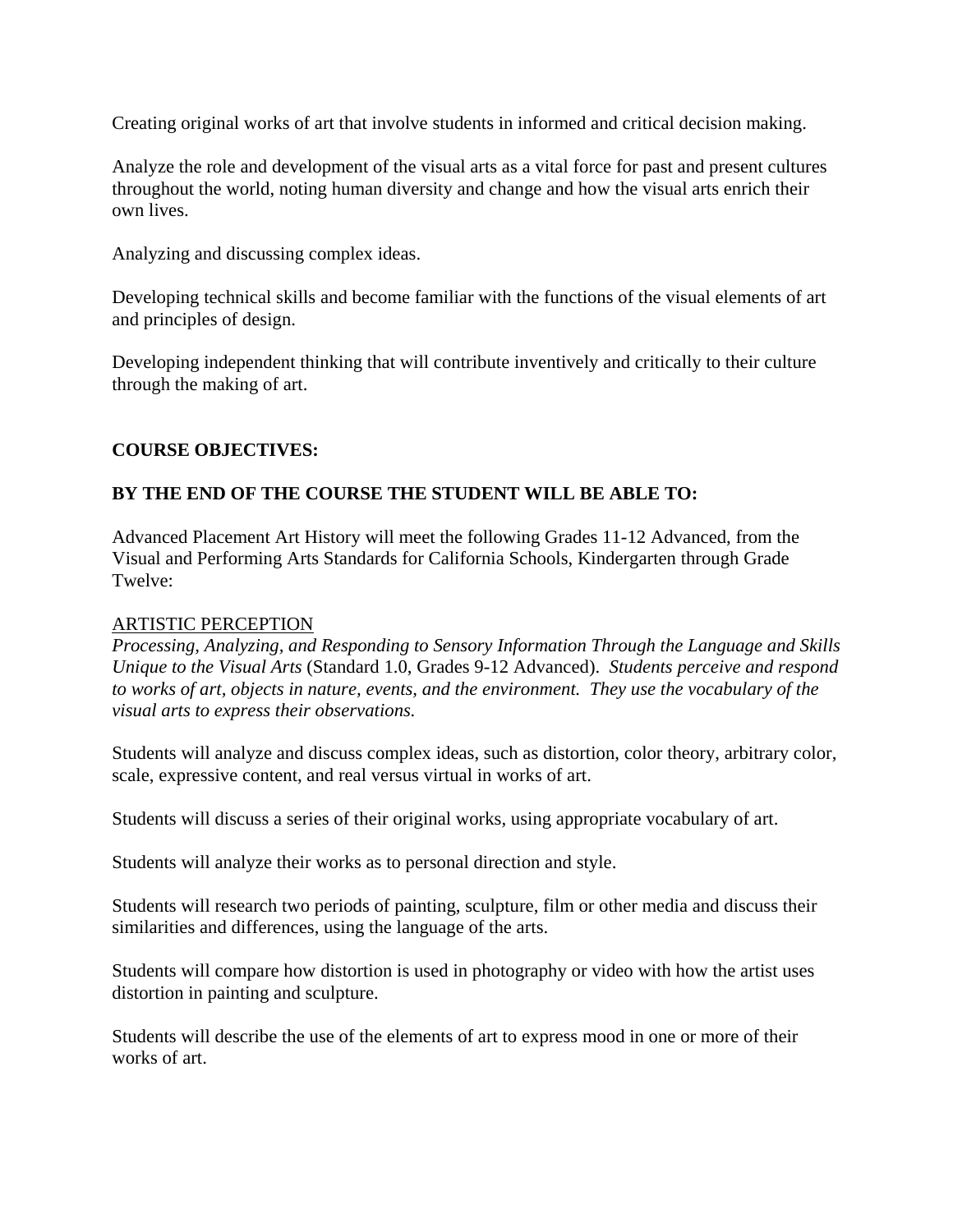Students will select three works of art from their art portfolio and discuss the intent of the work and the use of art media.

Students will analyze the works of a well-known artist as to the art media selected and the effect of that selection on the artist's style.

### CREATIVE EXPRESSION

 *Creating, Performing, and Participating in the Visual Arts* (Standard 2.0, Grades 9-12 Advanced). *Students apply artistic processes and skills, using a variety of media to communicate meaning and intent in original art works.* 

Students will create original works of art of increasing complexity and skills in a variety of media that reflect their feelings and point of view.

Students will plan and create art works that reflect complex ideas such as distortion, color theory, arbitrary color, scale, expressive content and real versus virtual.

Students will assemble and display objects of art works as part of the public exhibition.

Students will demonstrate in their visual art works a personal style and an advanced proficiency in communicating an idea, theme, or emotion.

Students will use innovative visual metaphors in creating art works.

Students will present a universal concept in a multi-media art work that demonstrates knowledge of technology skills.

#### HISTORICAL AND CULTURAL CONTEXT

*Understanding the Visual Arts in Relation to History and Culture (Standard 3.0, Grades 9-12* Advanced). *Students analyze the role and development of the visual arts in past and present cultures throughout the world, noting human diversity as it relates to visual arts and artists.* 

Students will identify contemporary styles and discuss the diverse social, economic, and political developments reflected in the art works examined.

Students will identify contemporary artists worldwide who have achieved regional, national, or international recognition and discuss ways in which their work reflects, plays a role in, and influences present-day culture.

Students will investigate and discuss universal concepts expressed in art work from diverse cultures.

Students will research the methods art historians use to determine the time, place, context, value and culture that produced a given work of art.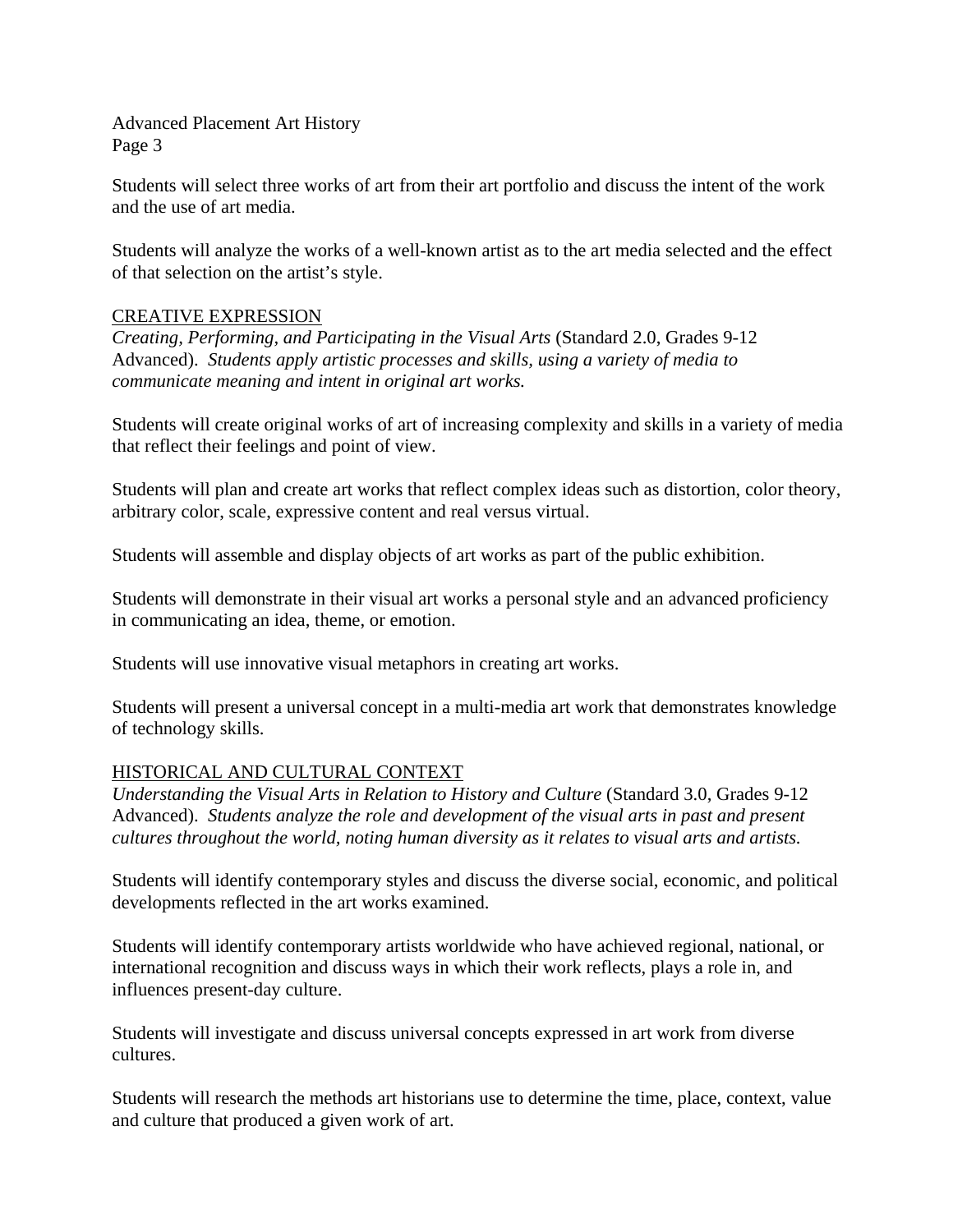### AESTHETIC VALUING

*Responding to, Analyzing and Making Judgments About Works in the Visual Arts* (Standard 4.0, Grades 9-12 Advanced). *Students analyze, assess, and derive meaning from works of art, including their own, according to the elements of art, principles of design and aesthetic valuing.* 

Students will describe the relationship involving the art maker (artist), the making (process), the art work (product), and the viewer.

Students will identify the intentions of artists creating contemporary art works and explore the implications of those intentions.

Students will apply various theoretical perspectives to their own work and the work of others in classroom critiques.

Students will construct a rationale for the validity of a specific work of art, one that falls outside their conceptions of art.

Students will develop written criteria for the selection of a body of work from their portfolios that represents significant achievements.

## CONNECTIONS, RELATIONSHIPS, AND APPLICATIONS

*Connecting and Applying What Is Learned in the Visual Arts to Other Art Forms and Subject Areas and to Careers* (Standard 5.0, Grades 9-12 Advanced). *Students apply what they have learned in visual arts across subject areas. They develop competencies and creative skills in problem solving, communication and management of time and resources, which contribute to lifelong learning and career skills. They learn about careers in and related to the visual arts.* 

Students will speculate on how advances in technology might change the definition and function of visual art.

Students compare and contrast art work, probing beyond the obvious and identifying psychological content found in the symbols and images.

Students will prepare portfolios of their original art work for a variety of purposes (e.g., review for post-secondary application, exhibition, job application and personal collection).

Students will investigate and report on the essential features of modern or emerging technologies that currently affect or will affect visual artists and the definition of the visual arts.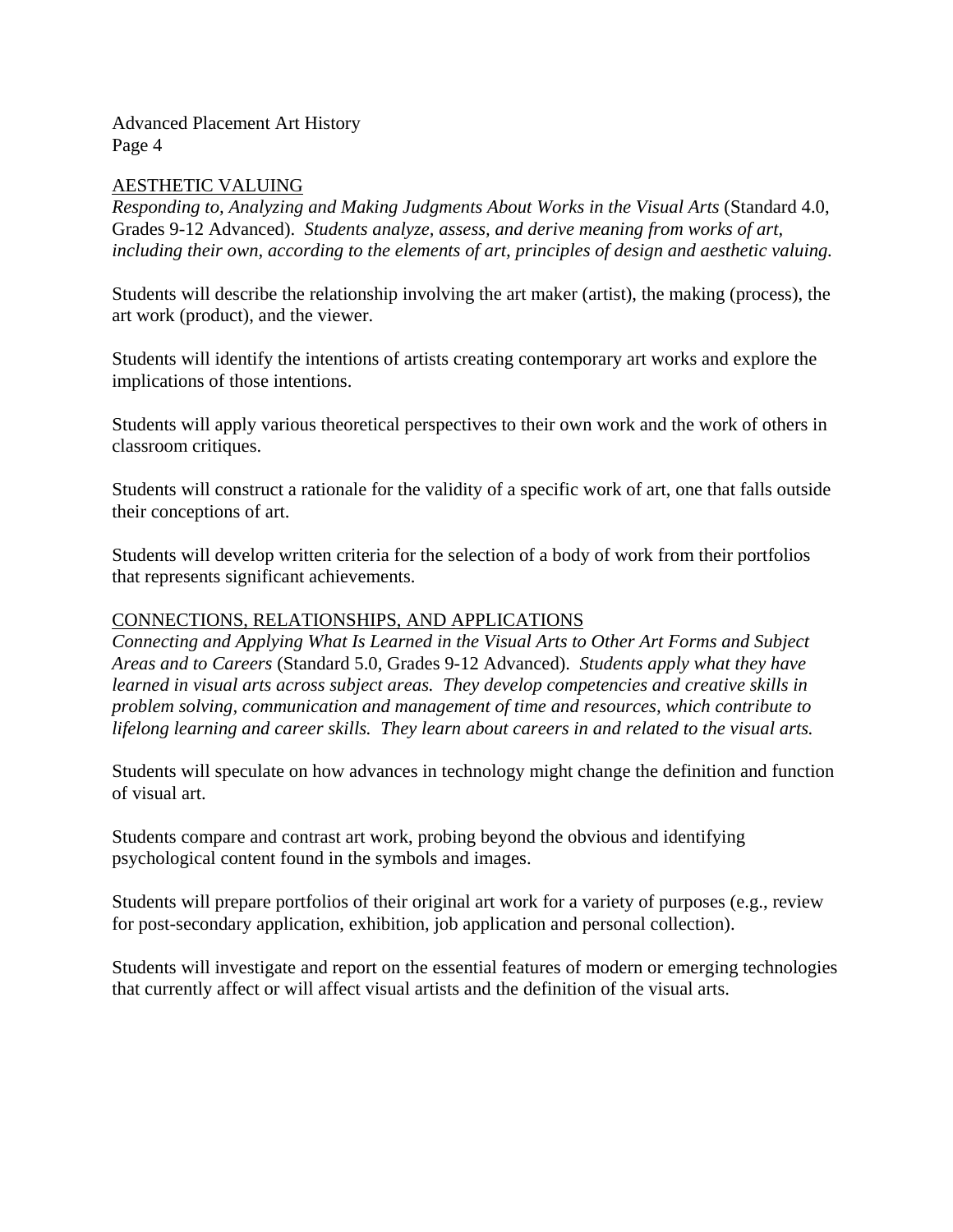B. Baroque in Spain

# **COURSE OVERVIEW AND APPROXIMATE UNIT TIME ALLOTMENTS:**

|             | <b>FIRST SEMESTER</b>                                                                | <b>WEEKS</b> |
|-------------|--------------------------------------------------------------------------------------|--------------|
| $I_{\cdot}$ | Introduction to Advanced Placement Art History                                       | L            |
|             | A. The nature of art history: terminology, concepts, and aesthetics                  |              |
|             | B. Course objectives, activities, outline of topics, and calendar                    |              |
|             | C. Introduction of the elements of art and principles of design                      |              |
|             | D. Discuss the essay format                                                          |              |
|             | E. "Art is a reflection of the producing society:" Relationship of<br>art to culture |              |
| Π.          | The Birth of Art                                                                     | $\mathbf{1}$ |
| III.        | The Ancient World Art                                                                | 6            |
|             | A. The Ancient Near East                                                             |              |
|             | B. Egyptian                                                                          |              |
|             | C. Aegean                                                                            |              |
|             | D. Greek                                                                             |              |
|             | E. Etruscan/Roman                                                                    |              |
|             | F. Early Christian/Byzantine/Islamic                                                 |              |
| IV.         | Medieval Art                                                                         | 4            |
|             | A. Early Medieval                                                                    |              |
|             | B. Gothic                                                                            |              |
|             | C. Late Gothic in the north                                                          |              |
| $V_{\cdot}$ | Proto-Renaissance/Renaissance Art                                                    | 6            |
|             | A. Proto-Renaissance                                                                 |              |
|             | <b>B.</b> Early Renaissance                                                          |              |
|             | C. High Renaissance in Italy                                                         |              |
|             | D. Renaissance in the north                                                          |              |
|             | Mannerism<br>E.                                                                      |              |
|             | <b>SECOND SEMESTER</b>                                                               |              |
| I.          | Baroque/Rococo Art                                                                   | 3            |
|             | A. Baroque in Italy                                                                  |              |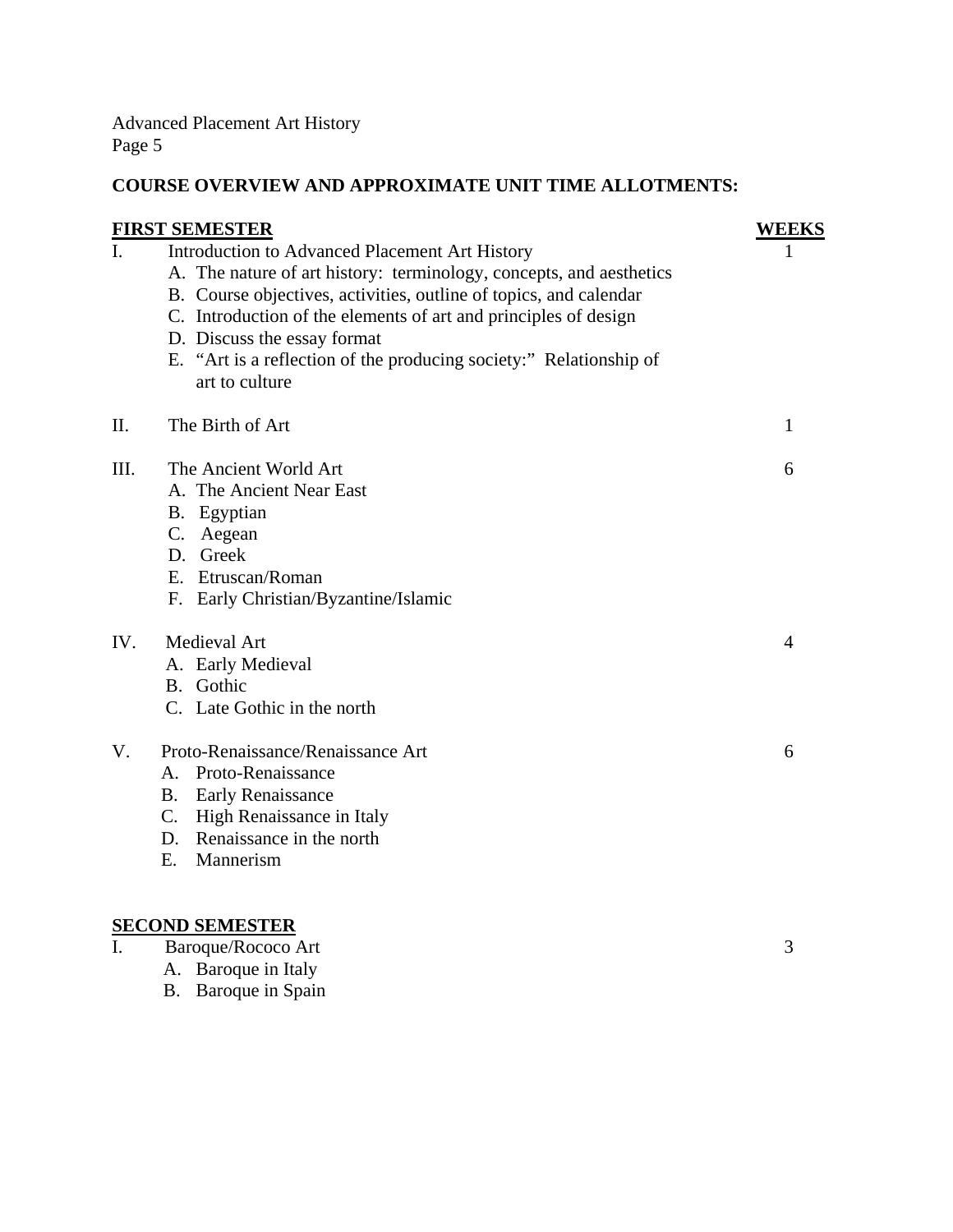|       |                                                                     | <b>WEEKS</b>   |
|-------|---------------------------------------------------------------------|----------------|
|       | Baroque in Holland<br>C.                                            |                |
|       | D. Baroque in Flanders                                              |                |
|       | Baroque in France/England<br>Ε.                                     |                |
|       | Rococo<br>F.                                                        |                |
|       |                                                                     |                |
| Η.    | Romanticism/Neo-Classical Art                                       | $\overline{2}$ |
|       | A. Romanticism                                                      |                |
|       | B. Neo-Classical                                                    |                |
| III.  | 19 <sup>th</sup> Century: Pluralism of Style                        | $\overline{2}$ |
|       | A. $19th$ Century-first half                                        |                |
|       | B. 19 <sup>th</sup> Century-second half                             |                |
| IV.   | Non-European Art                                                    | 1              |
|       | A. Chinese art                                                      |                |
|       | B. Japanese art                                                     |                |
|       | C. East Indian art                                                  |                |
|       | D. African art                                                      |                |
|       | E. North American/South American art                                |                |
|       | F. Pacific Island art                                               |                |
| V.    | $20th$ Century Art                                                  | $\overline{4}$ |
|       | A. First half of the century                                        |                |
|       | B. After World War II                                               |                |
|       | C. Contemporary art                                                 |                |
|       |                                                                     |                |
| VI.   | Visit Local Galleries, Museums, and Colleges to Observe             | Ongoing        |
|       | Exhibitions                                                         |                |
|       | A. Write about the art works found in a variety of locations        |                |
|       | B. Describe the relationship involving the art maker, the making,   |                |
|       | the art work, and the viewer                                        |                |
|       | C. Analyze and articulate how society influences the interpretation |                |
|       | and message of art work                                             |                |
|       | D. Observe how technology has influenced art works over time        |                |
|       | and changed the definition and function of visual arts              |                |
| VII.  | Review for AP Art History Exam                                      | $\overline{2}$ |
|       |                                                                     |                |
| VIII. | Studio Art Lab                                                      | 5              |
|       | A. Create original art works of increasing complexity and skill     |                |
|       | in a variety of media                                               |                |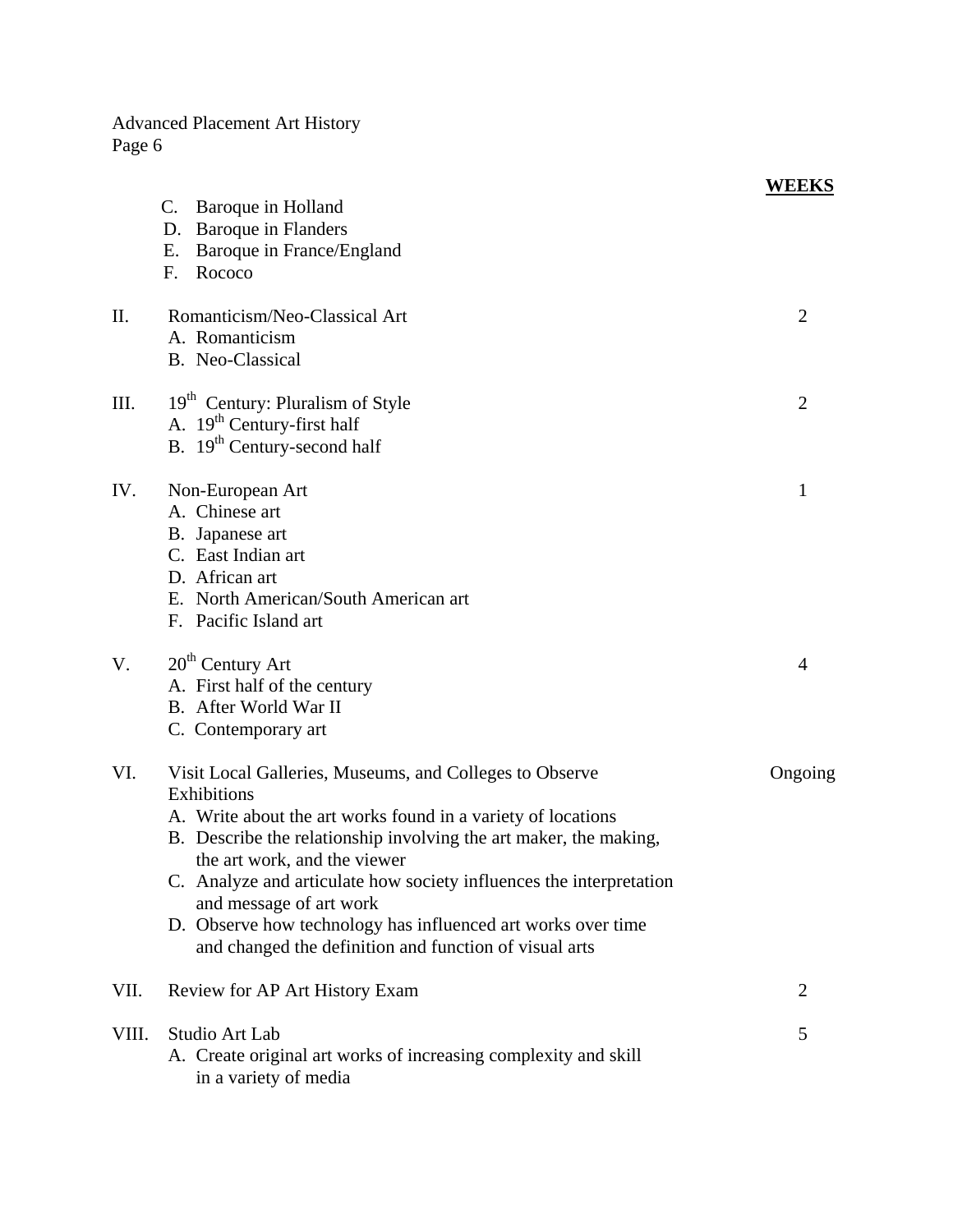|     | B. Plan and create art works that reflect complex ideas such as distortion,<br>color theory, arbitrary color, scale, expressive content and real<br>versus virtual |         |
|-----|--------------------------------------------------------------------------------------------------------------------------------------------------------------------|---------|
|     | C. Demonstrate the use of the elements of art and principles of design<br>in original art works                                                                    |         |
|     | D. Communicate a universal concept in a multi-media art work                                                                                                       |         |
|     | E. Communicate an idea, theme, or emotion in an original work of art                                                                                               |         |
| IX. | Develop a Rubric for Assessment and Evaluation of Original Art Works                                                                                               | Ongoing |
| Χ.  | Plan an Exhibition of Art Works at the Culmination of the Semester                                                                                                 |         |

# **TEXTS AND SUPPLEMENTAL MATERIALS**

Textbooks are adopted on a seven-year cycle that is scheduled for all subjects, including the visual and performing arts. A committee of visual arts AP Art History instructors review all textbooks and they serve as a committee to make the final selection. Each AP Art History instructor may purchase supplemental textbooks and materials through the high school media center. Supplemental materials such as overhead transparencies, videos, posters, prints and instructor textbooks and materials may also be purchased by individual schools and instructors with site-based and GATE funds.

Subscriptions to *Scholastic Art* magazine and other periodicals appropriate to AP Art History curriculum are encouraged. *Smithsonian, National Geographic,* and *Architectural Digest* are available in the media centers and are used as appropriate.

Students are encouraged to use the Internet for research and reading on assigned topics and enrichment projects.

The media centers have a rich resource of books that addresses the elements of art and principles of design, artist's biographies, cultural arts and art history and the philosophy of art, as well as mediums, i.e., watercolor, colored pencils, graphite, pastels, etc. The district media center has a large library of visual arts videos and CD's.

# **INSTRUCTIONAL METHODS AND STRATEGIES**

Instructional methods include lecture, demonstration, discussion, reading and writing, group work, student presentations, interviewing, observation, field study trips, guest presentations, videos, films, the Internet and other technology such as digital cameras and Power Point presentations. Student outcomes include project-based learning, written responses, written reports, sketch book, exhibition and portfolio of art works.